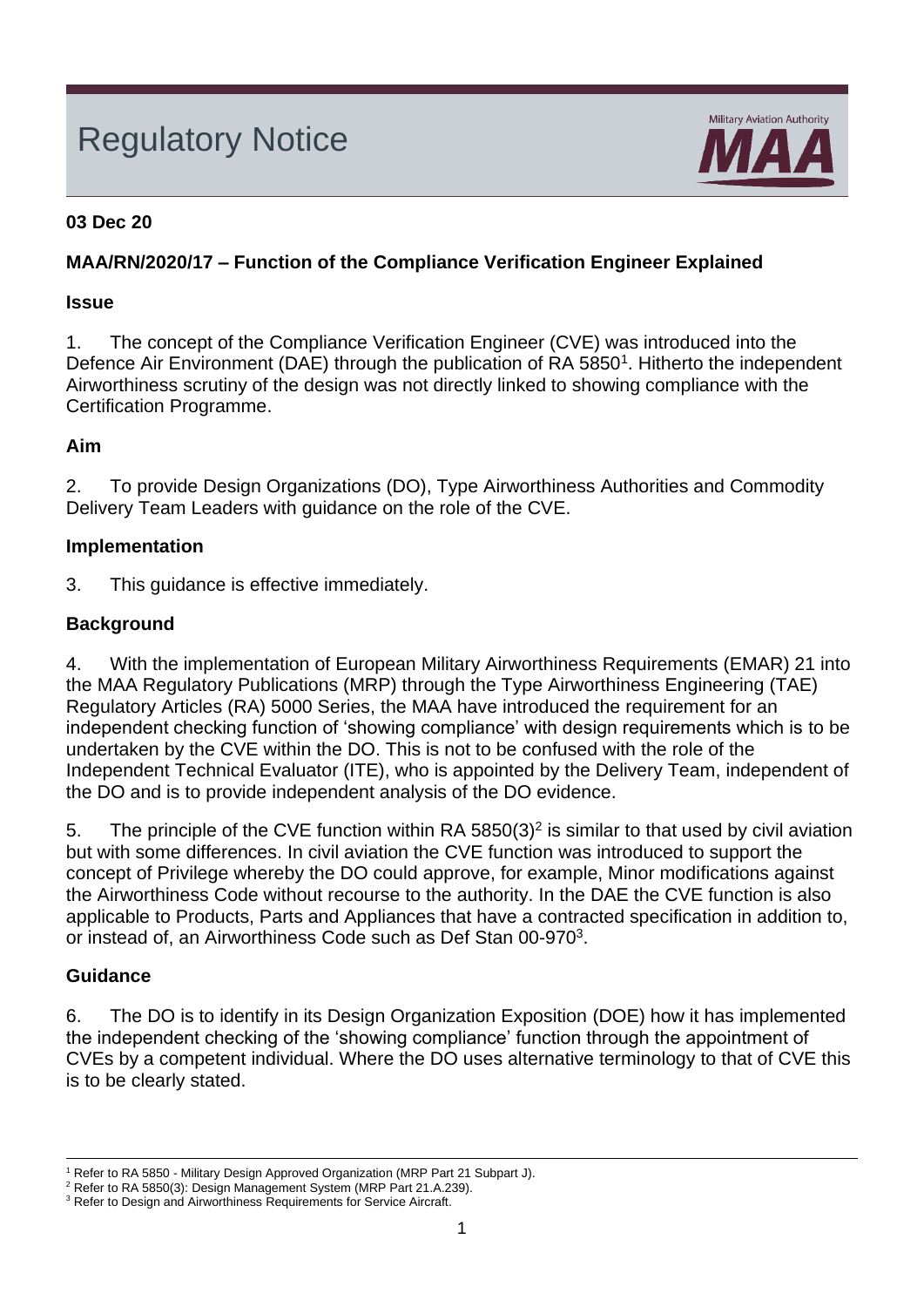7. The DO should identify in its DOE those disciplines it requires the CVE function to cover in the scope of its Design Approved Organization Scheme (DAOS) approval. It should also make clear whether the CVE function is applied to all of its MOD contracts, and if not, which contracts it is applied to. This is to include the qualifications and experience required of the CVE, selection process, appointment and continued development to show they are, and continue to be, technically competent in the discipline they are verifying. The DO is to retain written records of the assessment and authorization of the CVE for at least 2 years after either: a person has ceased employment within the organization or revocation of the authorization, whichever is the sooner. An individual can be a CVE for more than one discipline where they can demonstrate appropriate competence.

8. The CVE performing the independent checking of the 'showing compliance' function cannot be the person creating the compliance data. However, the CVE may work in conjunction with the individual who prepares the compliance data.

- 9. The CVE will be involved throughout the Design Investigation (see Annex A) including:
	- a. Project Definition in support of the Head of the Office of Airworthiness:
		- (1) Supporting the Classification of changes to Design or repair as Major or Minor.

(2) Agree the Certification basis through identifying the Airworthiness Requirements eg Def Stan 00-970 or contracted specification. This will include the determination if legacy / 'grandfather rights' can be used.

- (3) Agree the Means of Compliance including the Test Requirements.
- (4) Approve the Test Plan.
- (5) Endorse the project to move to the next phase.
- b. Testing

(1) The CVE is to determine their level of involvement in the testing to satisfy their need to demonstrate compliance, for example to gain confidence that a Test House has conducted the test appropriately or to deal with any issues that arise during the test that need interpretation on compliance. The level of involvement of the CVE is to take into consideration the criticality of the system, maturity of the technology, type of testing etc. Note: the CVE does not conduct the testing.

(2) The CVE is to agree the Test Programme and sign the subsequent Test Report to confirm they are content that compliance with the Certification Programme has been demonstrated and that any exceptions or limitations are recorded. Alternatively, the CVE may sign a Compliance Check List (CCL) confirming compliance has been demonstrated. Note: The Test Report or CCL may have multiple CVE signatures covering different disciplines.

(3) A record should be retained where the CVE has challenged the test report and the subsequent outcome.

c. Verification

(1) The CVE is to review all compliance data and make a statement to confirm that verification of compliance has been demonstrated with the applicable Certification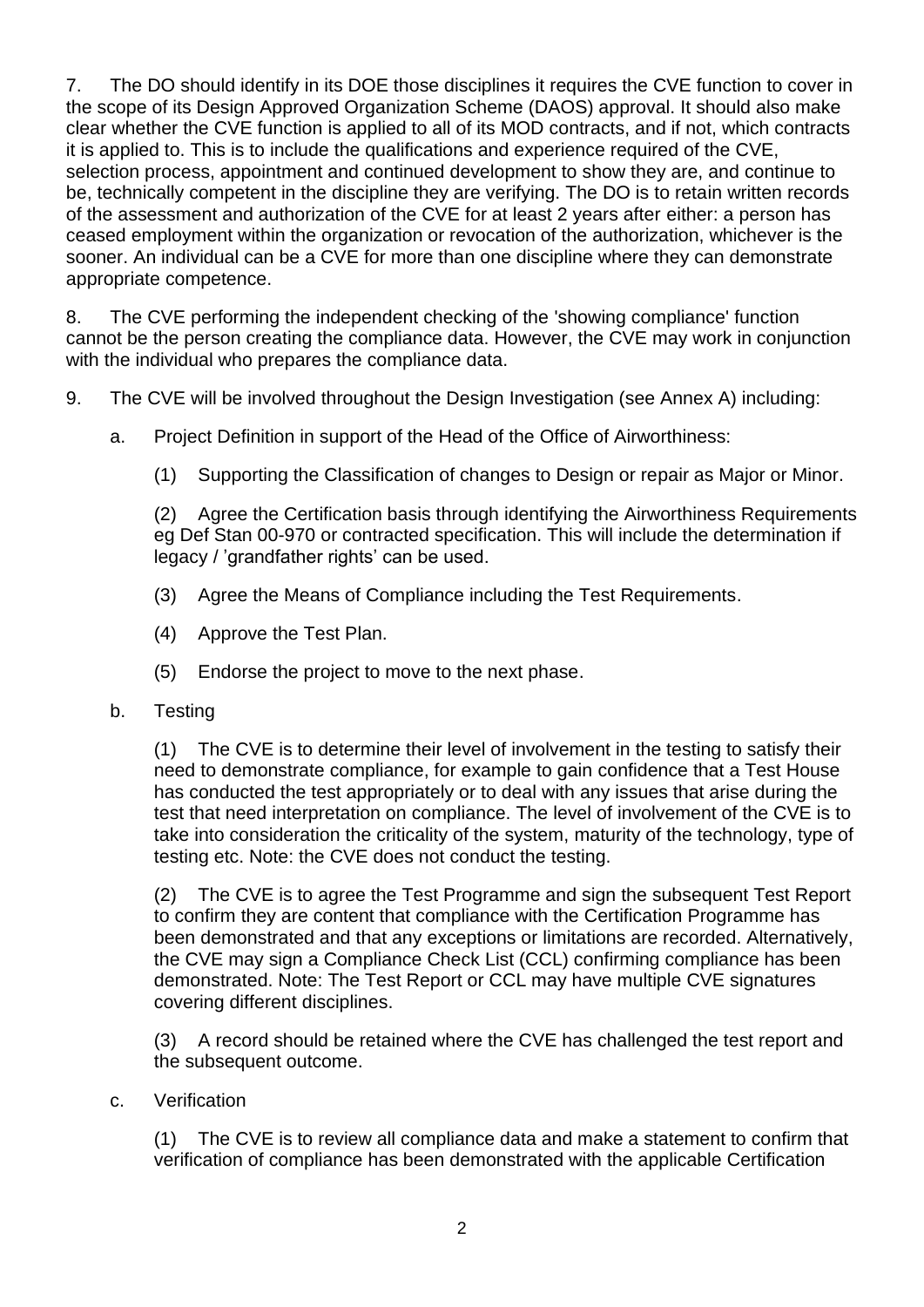basis, in accordance with the agreed Means of Compliance and that where there have been any exceptions or limitations these have been declared.

### **Queries**

10. Any observations or requests for further guidance on the content of this RN should be submitted by email to [DSA-MAA-MRPEnquiries@mod.uk.](mailto:DSA-MAA-MRPEnquiries@mod.uk)

## **MAA Head of Regulation & Certification**

Annex(es):

A. Flow diagram of CVE role in the Design Investigation